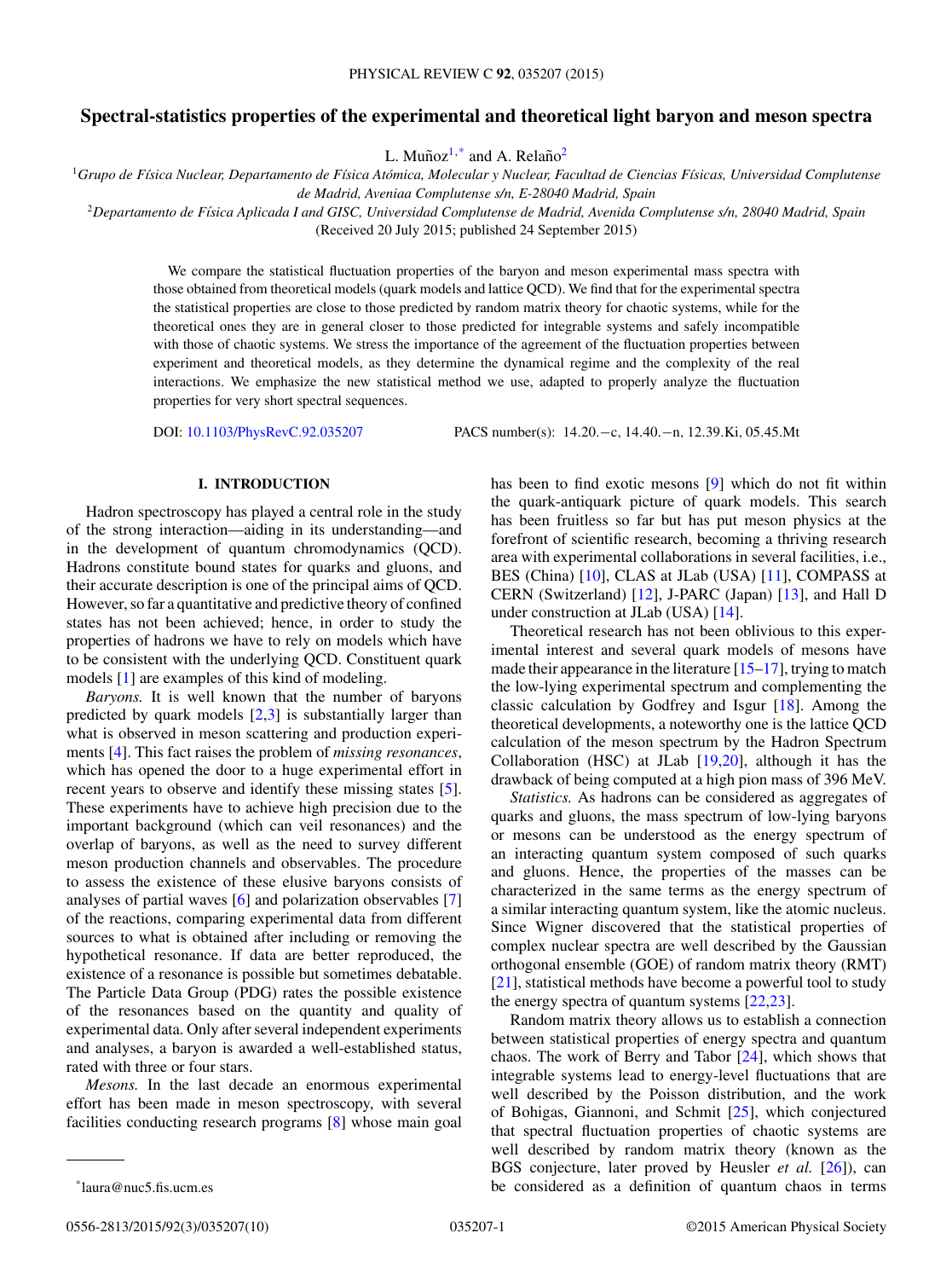<span id="page-1-0"></span>of spectral fluctuation properties. That is, the energy-level fluctuations determine if a system is chaotic, integrable, or intermediate. While for integrable and chaotic systems these properties are universal, for intermediate systems different types of transitions from order to chaos have been investigated from different approaches  $[27-30]$  but there is not a universal characterization at present.

Most of the initial impulse for the development of random matrix theory came from nuclear physics. Wigner was the first to think of nuclear interactions from a statistical point of view, renouncing the exact knowledge of the system and trying to analyze generic spectral properties instead [\[31\]](#page-9-0). The main difference with ordinary statistical mechanics is that one renounces not the exact knowledge of the state of the system but the nature of the system itself, that is, the nature of the interaction, and thus averages are calculated not with an ensemble of states but with an ensemble of Hamiltonians; these are the random matrices. The first experimental verification was carried out on the so-called Nuclear Data Ensemble (NDE), a set of about 1700 data on proton and neutron resonances above the one-nucleon emission threshold, the agreement with RMT being excellent [\[32\]](#page-9-0). As nuclei are invariant under time reversal, the matrix representation of the Hamiltonian can accordingly be chosen real and symmetric and thus the Gaussian orthogonal ensemble (GOE) is the one to be used in this case. Hence, one can say that in the high-energy region the picture is clear and one can safely state that nuclei are chaotic systems. In the low-energy domain the situation is less clear because of poorer statistics and uncertainties in the experimental spectra. However, much effort has been dedicated to analyze the experimental data and shed light on this issue. There is not a general result but the type of energy level fluctuations depends on the nuclear mass region and several factors. For example, for light and spherical nuclei they are close to GOE, but for collective states in deformed nuclei they are closer to Poisson, and in other cases the situation is intermediate. For a complete review on the issue see [\[22\]](#page-9-0).

This kind of statistical analysis was applied to the hadron mass spectrum in [\[33\]](#page-9-0), obtaining a chaotic-like behavior. In [\[34\]](#page-9-0) the spectral-statistic techniques have been used to compare the experimental baryon spectrum with theoretical ones, focusing on the problem of missing resonances. The main result of this work is that the spectral fluctuation properties of theoretical quark-model spectra are incompatible with those of the experimental spectrum, with the experimental results being closer to GOE while the theoretical results are incompatible with GOE and closer to Poisson. Given that the lack of levels in a spectrum produces a loss of correlations among levels and thus a displacement towards the Poisson distribution [\[35\]](#page-9-0), it is the experimental spectrum that should be more uncorrelated—that is, closer to Poisson, because of the lack of the missing resonances with respect to the theoretical models—but in fact the situation is just the opposite. Hence, quark models, as they are presently built, lack a very relevant property of the experimental spectrum: its chaotic behavior. Thus, they may not be suitable to reproduce the low-lying baryon spectrum, and, therefore, to predict the existence of missing resonances. In [\[36\]](#page-9-0) this work has been extended to the meson spectrum, employing an improved version of

the approach used in  $[34]$ . Also, for mesons, the fluctuation properties of the experimental spectrum are closer to GOE predictions, safely incompatible with Poisson distribution, with an estimation of 78% of chaos. Moreover, it is also tested that the analysis is robust against the inclusion of the error bars associated with the experimental data. For the theoretical models in this case, five of the six which have been analyzed, including the lattice QCD calculation by the Hadron Spectrum Collaboration (HSC) at JLab, are incompatible with chaos and closer to Poisson, as for baryons. Only one of the quark models predicts an intermediate spectrum with an estimation of 63% of chaos. Thus, all the theoretical models but one predict spectra with fluctuation properties incompatible with the experimental one. This is especially shocking for the lattice QCD spectrum, as lattice QCD is currently the only tool available to compute low-energy observables employing QCD directly. Thus, the current state-of-the-art calculation does not describe properly the statistical properties of the meson spectrum.

With this paper, we aim to fill some gaps coming from the aforementioned works. First, we give a complete description of all the statistical tools to deal with the kind of spectra present in the low-lying regions of few-particle interacting quantum systems, with special emphasis on the new method to perform a proper analysis, taking into account the shortness of the spectral sequences. Thus, besides the meson and baryon mass sequences, it can be also applied to other quantum spectra that present this problem, like, for example, the atomic nucleus. Second, we perform the new analysis used for mesons in [\[36\]](#page-9-0) on the baryon spectrum, refining and updating the conclusion obtained in [\[34\]](#page-9-0). For both baryons and mesons, we perform the analysis on the last updated experimental data from the Review of Particle Physics [\[37\]](#page-9-0), and compare to theoretical models, giving major support to the conclusions previously obtained.

The article is organized as follows: In Sec.  $\Pi$  the techniques used in the analysis of the spectra (experimental and theoretical) are described. In Sec. [III](#page-3-0) we present the results for the experimental baryon and meson spectra with comparison to theoretical models. In Sec. [IV](#page-8-0) we summarize the results and state the main conclusions of the analysis.

# **II. STATISTICAL ANALYSIS**

Prior to any statistical analysis of the spectral fluctuations one has to accomplish some preliminary tasks. First of all, it is necessary to take into account all the symmetries that properly characterize the system. It is well known that mixing different symmetries deflects the statistical properties towards the Poisson statistics [\[38\]](#page-9-0). Hence, it is necessary to separate the whole spectrum into sequences of energy levels involving the same symmetries, that is, values of the good quantum numbers. The usual symmetries associated to baryons are spin  $(J)$ , isospin  $(I)$ , parity  $(P)$ , and strangeness; and for mesons the same ones plus *C*-parity (*C*). Strangeness can be dropped due to the assumption of flavor *SU*(3) invariance. Therefore, the baryon spectrum is split into sequences with fixed values of  $J$ ,  $I$ , and  $P$ , and the meson spectrum with fixed values of  $J, I, P$ , and  $C$ .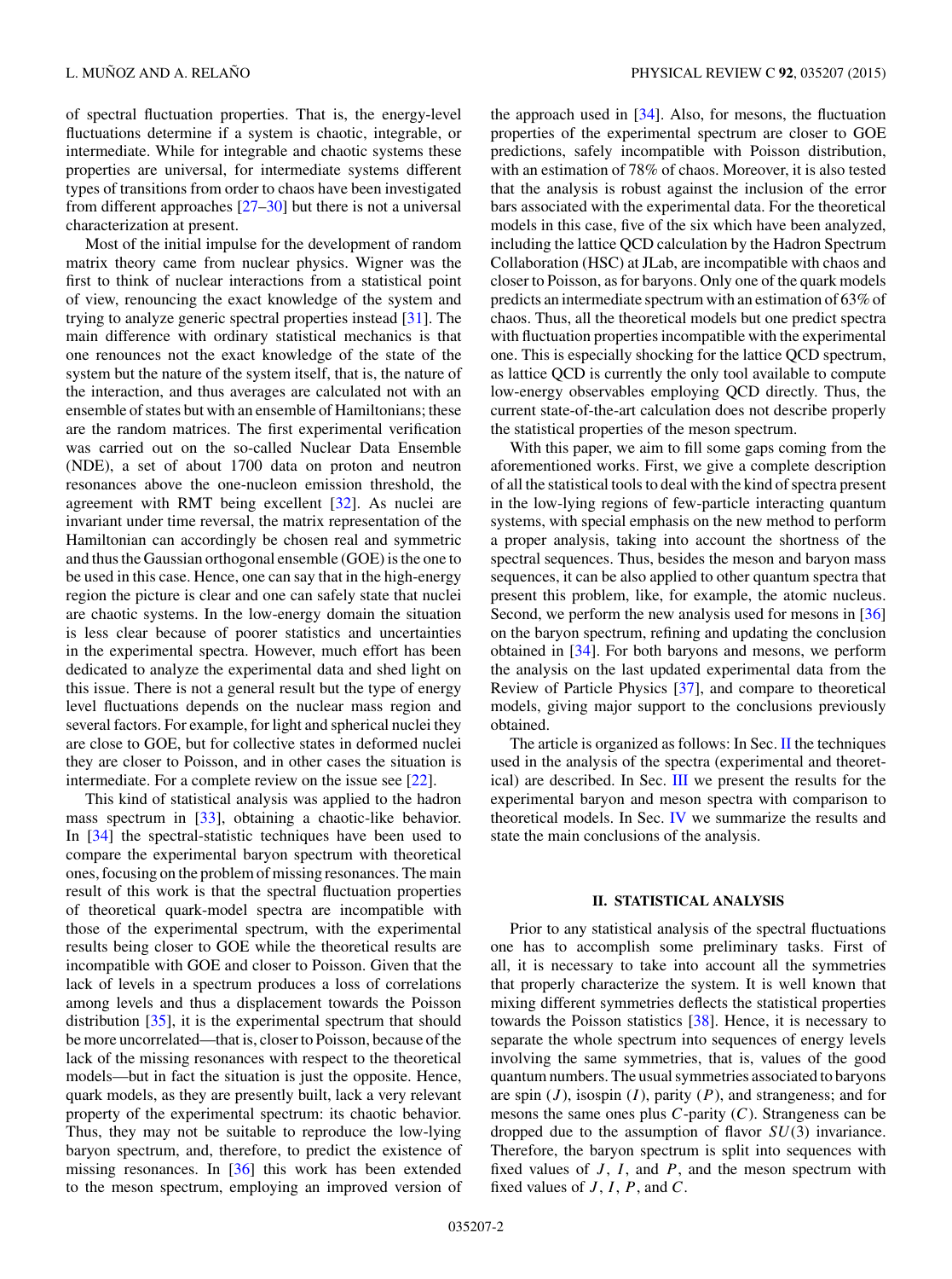The energy spectrum of a quantum system is fully characterized by its level density  $g(E)$ . It can be split into a smooth part  $\overline{g}(E)$ , giving the secular behavior with the energy, and a fluctuating part  $\tilde{g}(E)$ , which is responsible for the statistical<br>geographical fibre constants to be surelyzed [20]. Thus, the properties of the spectrum to be analyzed [\[39\]](#page-9-0). Thus, the fluctuation amplitudes of the latter are modulated by  $\overline{g}(E)$ and, therefore, in order to compare the statistical properties of different systems or different parts of the same spectrum the main trend defined by  $\overline{g}(E)$  must be removed. The standard procedure by which it is removed is called the *unfolding*. It consists of locally mapping the real spectrum  ${E_i}_{i=1,...,N}$  into another one  $\{\varepsilon_i\}_{i=1,\dots,N}$  with constant mean level density. This can be done by means of the following transformation:

$$
\varepsilon_i = \overline{m}(E_i), \quad i = 1, \dots, N,
$$
 (1)

where  $\overline{m}(E)$  is the smooth part of the cumulated level density  $m(E)$ , which counts the number of levels whose energy is equal to or less than  $E$ , and, like the level density  $g(E)$ , can also be separated into a smooth part and a fluctuating part, and *N* is the dimension of the spectrum. The transformed level density *ρ*(*ε*) in the new energy variable *ε* is such that  $\overline{\rho}(ε) = 1$ , as required. This general method of unfolding is called *global unfolding* to distinguish it from the *local unfolding*, which we describe in the next paragraph. In practical cases, the unfolding procedure can be a difficult task for systems where there is no analytical expression for the mean level density  $\overline{g}(E)$ , and it must be stressed that a correct choice of  $\overline{g}(E)$  is very important, because if it is not accurate enough it will introduce errors in the fluctuation measures spoiling the statistical analysis [\[40\]](#page-9-0).

When there is no natural choice for  $\overline{g}(E)$  one can resort to simple methods such as *local unfolding*, in which this function is assumed to be approximately constant in a window of *v* levels on each side of a given energy level  $E<sub>k</sub>$ , and is given by

$$
\overline{g}(E_k) = \frac{2v}{E_{k-v} - E_{k+v}}.\tag{2}
$$

It must be noted that this procedure can only be used to study short-range correlations, and it fails to account for the longrange correlations of the spectrum spoiling the relationship between the spectral fluctuations and the regular or chaotic regime of the system [\[40\]](#page-9-0).

Since the experimental baryon and meson spectra have been divided into very short sequences of levels, we will use the local unfolding procedure. First of all, we can consider that the variation of  $\overline{g}(E)$  along these sequences is negligible, since they are short enough. Second, as it is not possible to study long-range correlations for these sequences, the main disadvantage of the local unfolding procedure does not apply to this case. It is important to remark that the usual measures for short-range correlations, like the nearest-neighbor spacing distribution which we use in this work, are not usually spoiled by local unfolding techniques.

The procedure we use in this paper is as follows. Let  ${E_i, i = 1, 2, \ldots, l_x}$ *x* be an energy-level sequence characterized by the set *X* of good quantum numbers, and let the distances between consecutive levels be  $S_i = E_{i+1} - E_i$ . Thus, assuming that the mean level density is constant along the sequence, we can calculate the average value of the spacing between consecutive levels  $\langle S \rangle = 1/\overline{g}(E) = (l_x - 1)^{-1} \sum_{i=1}^{l_x - 1} S_i$ 

and use it to rescale the level spacings to obtain the quantities  $s_i = S_i / \langle S \rangle$ , called generically nearest-neighbor spacings (NNS). For the rescaled spectrum the mean level density  $\overline{\rho}(E) = 1$ , and  $\langle s \rangle = 1$ , thus the unfolding is performed.

In this paper, the statistical properties of the NNS are studied by means of the nearest-neighbor spacing distribution (NNSD) [\[41\]](#page-9-0), denoted *P*(*s*), which gives the number of spacings lying between *s* and  $s + ds$ , normalized to 1; that is, the probability that the spacing between two consecutive unfolded levels lies between *s* and  $s + ds$ . The NNSD follows the Poisson distribution for generic integrable systems [\[24\]](#page-9-0):

$$
P_P(s) = \exp(-s) \tag{3}
$$

while chaotic systems with time reversal and rotational invariance are well described by the GOE of random matrices, whose NNSD follows the Wigner surmise [\[25\]](#page-9-0):

$$
P_W(s) = \frac{\pi s}{2} \exp\left(-\frac{\pi s^2}{4}\right).
$$
 (4)

For intermediate cases between integrable and chaotic systems, one of the most frequently used distributions is the Berry-Robnik distribution [\[28\]](#page-9-0), based on the principle of uniform semiclassical condensation (PUSC) [\[27\]](#page-9-0), which states that certain spectral characteristics can be understood by accounting for the separate chaotic and integrable regions in phase space. Then, denoting by *f* the volume fraction of the regular phase space, the Berry-Robnik distribution is written as

$$
P_{BR}(f,s) = \left[ f^2 \text{erfc}\left(\frac{\sqrt{\pi}(1-f)}{2}s\right) + \left(2f(1-f) + \frac{\pi}{2}(1-f)^3s\right) \times \exp\left(-\frac{\pi}{4}(1-f)^2s^2\right) \right] \exp(-s). \quad (5)
$$

However, despite local unfolding being the usual way to deal with short sequences, it is important to point out that it may cause a distortion on the actual  $P(s)$ , preventing a direct comparison with the theoretical predictions (Wigner or Poisson). This is a key point in this work, as we have to analyze spectra which have to be split into very short sequences and, as we will show, the effect is too important to ignore and do just the usual comparison to theoretical predictions. Inasmuch as  $\langle s \rangle = 1$  for every spacing sequence, none of the spacings can be greater than *l* − 1, where *l* is the sequence length, and therefore the  $P(s)$  distribution must exhibit a sharp cutoff at  $s = l - 1$ . When *l* is large enough this cutoff is irrelevant due to the exponential and Gaussian decays of the Poisson and Wigner distributions. But obviously this is not the case for smaller values of *l*.

In Fig. [1](#page-3-0) we show some examples which illustrate the problem clearly. We have performed the local unfolding on GOE and Poisson spectra which have been divided into sequences of length  $l = 3, 4,$  and 10 levels. Each panel corresponds to an ensemble of 100 spectra with about 100 levels each; that is, similar to the dimensions of the spectra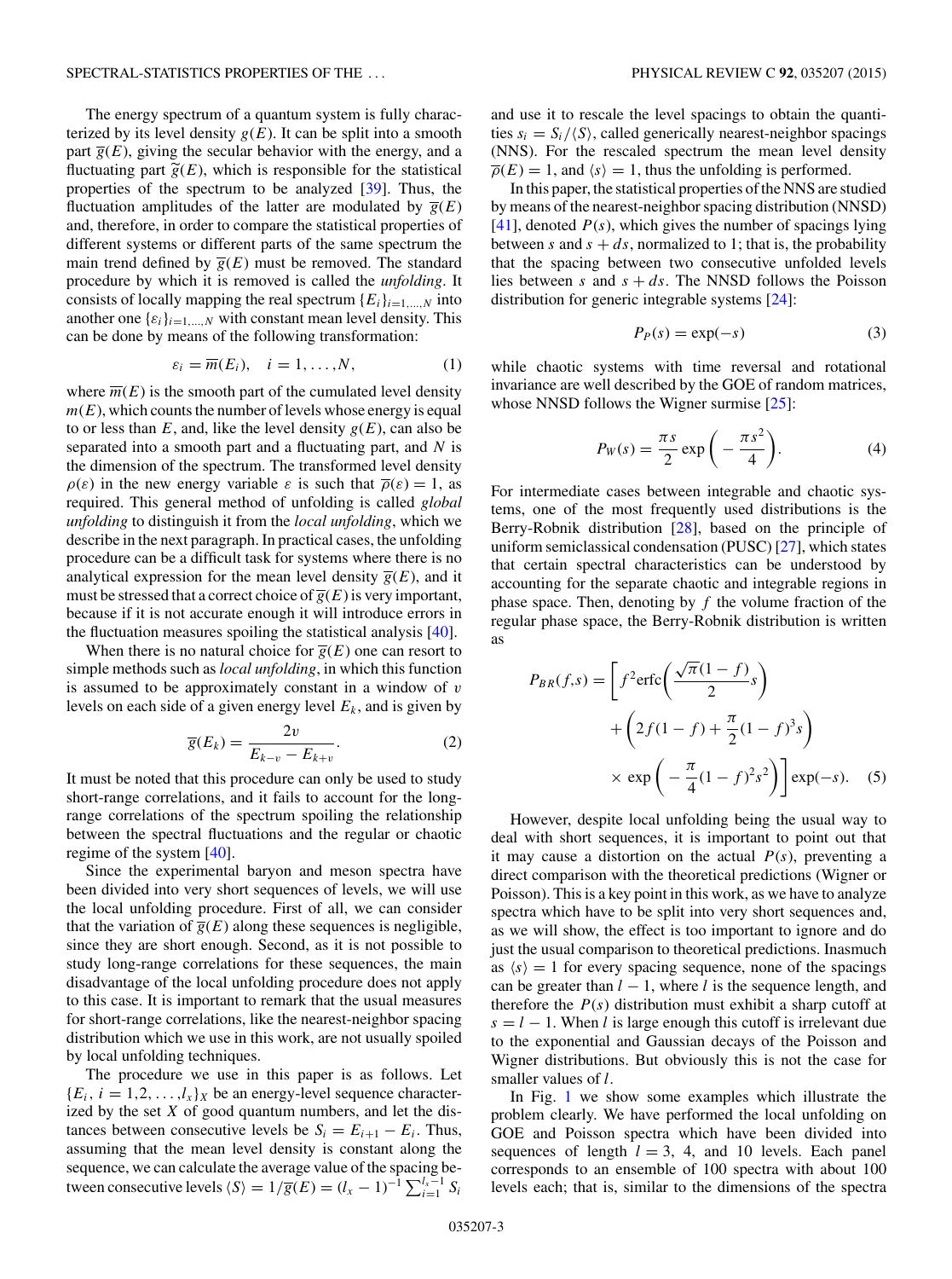<span id="page-3-0"></span>

FIG. 1. (Color online) Nearest-neighbor spacing distribution for GOE (up) and Poisson (down) spectra (histograms) divided into sequences of length  $l = 3,4,10$  levels in which a local unfolding has been performed, compared to the theoretical predictions, the Wigner surmise, and the Poisson distribution (solid lines).

analyzed in this work. The cutoff at  $s = 2$  and 3 can be clearly observed in the first two panels for GOE (up) and Poisson spectra (down), and one can see how the shape of the  $P(s)$  distribution changes with respect to the theoretical predictions. This misleading effect is especially relevant for Poisson sequences: GOE-like ones are less affected due to the Gaussian decay of the tail of the distribution. Already for  $l = 10$  one can say that the effect is negligible. However, we have to deal with many short sequences when analyzing the low-lying spectra of baryons and mesons, and therefore the correct treatment of this difficulty is a key point to infer well supported conclusions.

This problem was taken into account in [\[34\]](#page-9-0) by building GOE-like and Poisson-like spectra distorted in the same way by the unfolding procedure as the spectrum which is being studied in each case. That is, by dividing the GOE and Poisson spectra into the same number of sequences with the same lengths as the spectrum under study and performing a local unfolding in the same way. These distributions built *ad hoc* for the spectrum which is being studied are thus more appropriate as reference distributions for comparison than the theoretical predictions.

In this work we take a step further. Instead of building just one GOE-like and one Poisson-like reference distorted spectra to compare, we generate an ensemble of 1000 realizations, and their average will play the role of *theoretical distributions* for comparison with the data in each case. In this way we get a much smoother distribution to compare than with only one sample, which could be too small to be representative of the corresponding theoretical distribution. We will denote these *distorted theoretical predictions* as  $P_{DW}(s)$  for the distorted Wigner distribution,  $P_{DP}(s)$  for the distorted Poisson, and

 $P_{\text{DBR}}(s)$  for the distorted Berry-Robnik in the cases when it is necessary to build also an intermediate distribution.

In order to have a quantitative comparison of the data with the reference distributions we shall use the Kolmogorov-Smirnov  $(K-S)$  test  $[42]$ , which compares two samples in order to decide if the null hypothesis that both belong to the same distribution can be rejected or not. The statistic *D* calculated in this test is the largest absolute deviation between the two sample cumulative distribution functions. The obtained *p* value, which can be used to evaluate the result of the test, corresponds to the tail probability associated with the observed value of *D*; that is, the probability, under the null hypothesis, of obtaining a value of the test statistic *D* as extreme as that observed. The usual limit to reject the null hypothesis is  $p \lesssim 0.10$ . Thus, much larger p values do not allow us to reject the null hypothesis and much smaller *p* values allow us to safely reject it.

Complementary information can be gained by calculating the moments of the NNS distributions, as they are univocally determined while the distribution itself is sensitive to the bin size. Gathering together all the spacings *si*, the *k*th moment *M*<sup>(*k*)</sup> is calculated as  $M^{(k)} = (d - n)^{-1} \sum_{i=1}^{d-n} s_i^k$ , where *d* stands for the spectrum dimension and *n* is the number of spacing sequences.

Finally, we perform a test in order to check if our analysis is robust against the inclusion of the error bars associated with the experimental data.

#### **III. RESULTS**

In this section we present the results of the statistical analysis, first for baryons and then for mesons. In each case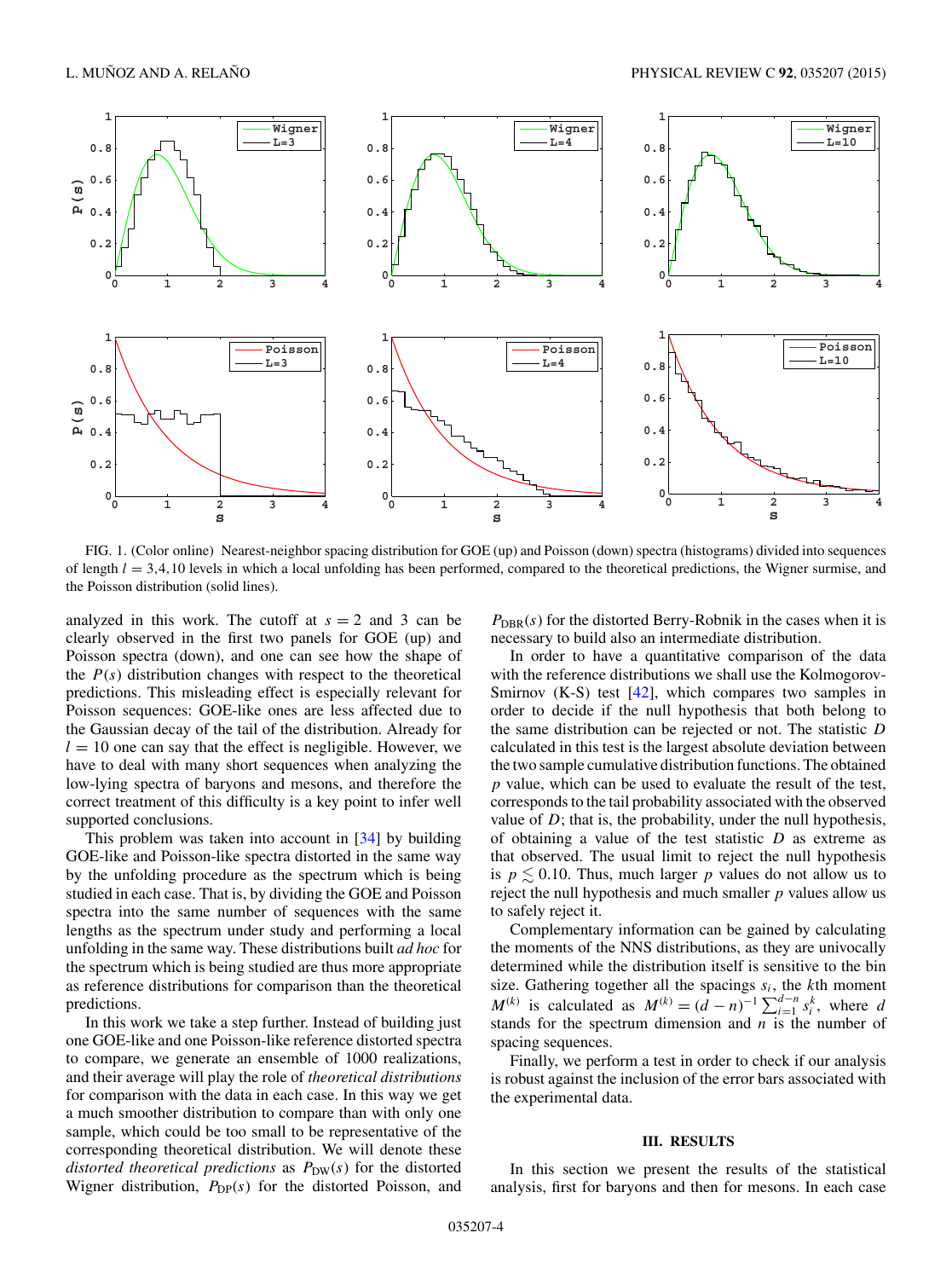we show first the analysis of the experimental spectrum and then that of the spectra obtained from theoretical models.

#### **A. Baryons**

#### *1. Experimental spectrum*

We have taken all the resonance states from the Review of Particle Physics (RPP) [\[37\]](#page-9-0) up to 2.2 GeV. After splitting the spectrum in sequences with the same *J* , *I* , and *P*, we have 53 levels distributed in 14 sequences (only sequences with more than two levels are considered).

Figure 2 shows the *P*(*s*) distribution for the experimental spectrum compared to the Wigner surmise  $P_W(s)$ , the Poisson distribution  $P_P(s)$ , and the corresponding distorted  $P_{DW}(s)$  and  $P_{\text{DP}}(s)$ , which are more appropriate to compare, as explained in the previous section. It can be seen that the distortion is quite noticeable in this case, especially for the Poisson distribution. A cut at  $s = 2$  can be observed, as expected, because most of the sequences in which the spectrum is divided in this case contain only three levels. To the naked eye, the experimental *P*(*s*) seems closer to the Wigner distribution than to the Poisson one. Its most relevant signature is the behavior at small spacings. As it is clearly shown in the figure,  $P(s) \longrightarrow 0$ . This feature is called "level repulsion" and it is a trademark of chaotic (Wigner-like) spectra, whereas for Poisson sequences  $P(0) \neq 0$ . Moreover, a quantitative measure is needed before obtaining a conclusion. To do so, we perform the K-S test with the null hypothesis that the experimental distribution coincides with the reference distribution  $P_{DW}(s)$  or  $P_{DP}(s)$  against the hypothesis that both distributions are different. The results for the *p* value obtained in each case are  $p_{DW} = 0.82$  and  $p_{\text{DP}} = 0.26$ ; that is, though the distribution seems closer to Wigner, none of the null hypotheses can be rejected (the usual limit for the *p* value is  $p \lesssim 0.10$ ). Thus in this case one could try to compare the *P*(*s*) with a Berry-Robnik distribution in order to asses how close the fluctuations are to one limit or



FIG. 2. (Color online) NNSD for the experimental baryon spectrum from the RPP (histogram) compared to the distorted reference distributions [Wigner,  $P_{DW}(s)$  (diamonds) and Poisson,  $P_{DP}(s)$ (crosses)] and to the theoretical distributions [Wigner surmise (dashdotted) and Poisson distribution (dashed)].



FIG. 3. (Color online) Moments of the NNSD,  $M^{(k)}$ , for the experimental baryon spectrum (solid line with error bars), compared to those of the distorted distributions: Wigner (diamonds) and Poisson (crosses).

the other. But in fact we find that there is no Berry-Robnik distribution  $P_{\text{DBR}}(f,s)$  which fits the experimental  $P(s)$  better than the Wigner distribution  $P_{DW}(s)$  itself. This is clearly due to the strong repulsion shown by the experimental  $P(s)$ , as pointed out above.

Figure 3 displays the moments  $M^{(k)}$ ,  $1 \le k \le 10$  for the experimental spacing distribution (the error bars correspond to the standard deviation), as well as the  $M^{(k)}$  corresponding to the distorted distributions  $P_{DW}(s)$  and  $P_{DP}(s)$ . It is shown that the moments of the distorted Poisson distribution are outside of and far away from the error bars. Although the moments of  $P_{DW}(s)$  are compatible with the experimental data.

Finally, it remains for us to test if our analysis is robust against the inclusion of the error bars associated with the experimental data. In order to see what happens if we do not consider the experimental masses as exact but as randomly variable inside the interval given by the error bars, we will consider the experimental energies as Gaussian random variables with mean equal to the RPP estimation and variance equal to the corresponding error bar; we generate 1000 "realizations" of the experimental spectrum and analyze them in the same way as the original one. First, we build the NNSD and perform the K-S test for each of them. Figure [4](#page-5-0) shows the histograms of the resulting *p* values for the comparison to  $P_{DW}(s)$  and  $P_{DP}(s)$ . The distribution of *p*<sub>DW</sub> values is narrowly concentrated in the region of high values with  $\langle p_{\text{DW}} \rangle = 0.81 \pm 0.08$ ; that is, it remains practically unchanged with respect to the *p*<sub>DW</sub> obtained for the original experimental spectrum, thus indicating that the result is robust. The distribution of  $p_{\text{DP}}$  values is more widely spread and the mean value  $\langle p_{\text{DP}} \rangle = 0.53 \pm 0.13$ , which is higher than the one obtained for the original spectrum but still reasonable because if the energy levels are allowed to fluctuate independently (in this case the fluctuation is induced by the error bars) the correlations are usually weakened and thus the statistics can be displaced towards Poisson.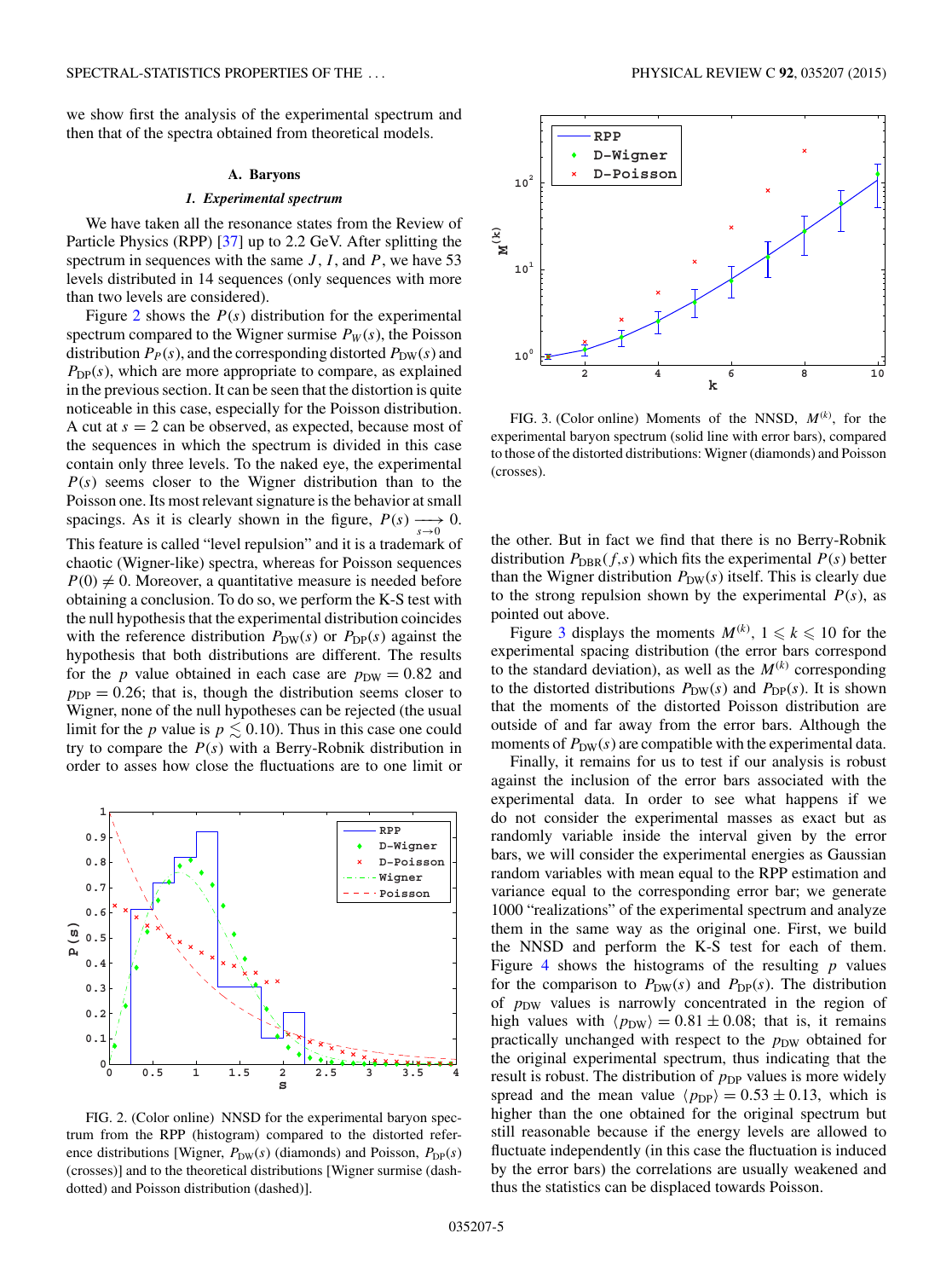<span id="page-5-0"></span>

FIG. 4. (Color online) Distributions of the *p* values of the K-S test for the 1000 "realizations" of the experimental baryon spectrum within the error bars, for the null hypothesis that the distribution coincides with Wigner (solid histogram) and with Poisson (dashed histogram).

To summarize, our analysis is fairly robust against experimental errors and allows us to conclude that the statistical properties of the experimental spectrum are much closer to the Wigner than to the Poisson limit that is, closer to chaos than to integrability, though none of the hypotheses can be safely rejected. At this point one could think that the Poisson limit cannot be completely discarded because of the missing resonances: if we suppose that the statistical properties follow the Wigner prediction but there are missing levels in the spectrum, then it is displaced towards the Poisson prediction [\[35,38\]](#page-9-0). If this were the case, then the spectra from theoretical models, if they are complete, would be much closer to Wigner and more clearly incompatible with Poisson. This point is analyzed in the next section.

#### *2. Theoretical spectra*

Here we analyze the three theoretical spectra from quark models which were analyzed in [\[34\]](#page-9-0), but now with comparison to these new *theoretical predictions*, the distorted distributions. In this case we do not expect the effect of distortion to be so noticeable as for the experimental spectrum, as the dimensions of the sequences are not so small. Table I displays relevant information on the experimental and the three theoretical spectra: their dimension *d*, the number *n* of pure sequences included in the analysis, and the total number of spacings, which is equal to  $d - n$ . We call CI the spectrum from the model by Capstick and Isgur [\[2\]](#page-9-0), which is a relativized quark model where the interaction is built employing a one-gluon exchange potential and confinement is achieved through a spin-independent linear potential. It is the immediate and essentially unique generalization of the model by Godfrey and Isgur for mesons [\[18\]](#page-9-0), that is, from  $\overline{q}q$  to  $qqq$ . L1 and L2 are the spectra from the model by Löring *et al.* [\[3\]](#page-9-0), which is a relativistically covariant quark model based on

TABLE I. *p* values of the K-S test for the experimental and the theoretical baryon spectra. The null hypotheses are that the NNSD coincides with the distorted Wigner surmise  $(p_{DW})$  and the distorted Poisson distribution  $(p_{DP})$ . *d* stands for the dimension of the spectrum and *n* for the number of pure sequences.

| Set        | d   | n  | $d - n$ | $p_{\text{DW}}$    | $p_{\rm DP}$ |
|------------|-----|----|---------|--------------------|--------------|
| RPP (data) | 53  | 14 | 39      | 0.82               | 0.26         |
| CI         | 145 | 19 | 126     | $5 \times 10^{-4}$ | 0.24         |
| L1         | 164 | 24 | 140     | $10^{-4}$          | 0.22         |
| L2         | 124 | 21 | 103     | $2 \times 10^{-4}$ | 0.20         |

the three-fermion Bethe-Salpeter equation with instantaneous two- and three-body forces (already used in [\[15\]](#page-9-0) for mesons).

Figure 5 shows the NNSD for the three theoretical spectra, compared to the distributions  $P_{DW}(s)$  and  $P_{DP}(s)$ . As expected, the distortion due to the unfolding is not so appreciable in this case, and thus the result of the analysis remains the same as in [\[34\]](#page-9-0). The result is also confirmed by the K-S test. In Table I the *p* values of the K-S test for the experimental and the theoretical spectra are shown. It is seen that all the theoretical spectra are incompatible with the Wigner distribution ( $p_{DW} \sim 10^{-4}$ ), whereas the experimental one seems to be closer to the Wigner than to the Poisson distribution.

All these results confirm those obtained in [\[34\]](#page-9-0), giving major support to the conclusions stated there. First, theory and experiment are statistically incompatible. Second, the usual statement of missing resonances cannot account for the discrepancies. As is well known, the existence of missing levels in a spectrum deflects the statistical properties towards Poisson [\[35,38\]](#page-9-0). Thus, if the experimental spectrum is not complete due to missing states, it should be closer to the Poisson distribution than the theoretical ones. The situation is just the opposite. Hence, quark models, as they are presently



FIG. 5. (Color online) NNSD for the theoretical baryon spectra: (i) top, set CI by Capstick and Isgur  $[2]$ ; (ii) middle, set L1 by Löring *et al.* [\[3\]](#page-9-0); (iii) bottom, set L2 by Löring *et al.* [3]. They are compared to the distorted distributions: Wigner,  $P_{DW}(s)$  (diamonds) and Poisson,  $P_{\text{DP}}(s)$  (crosses).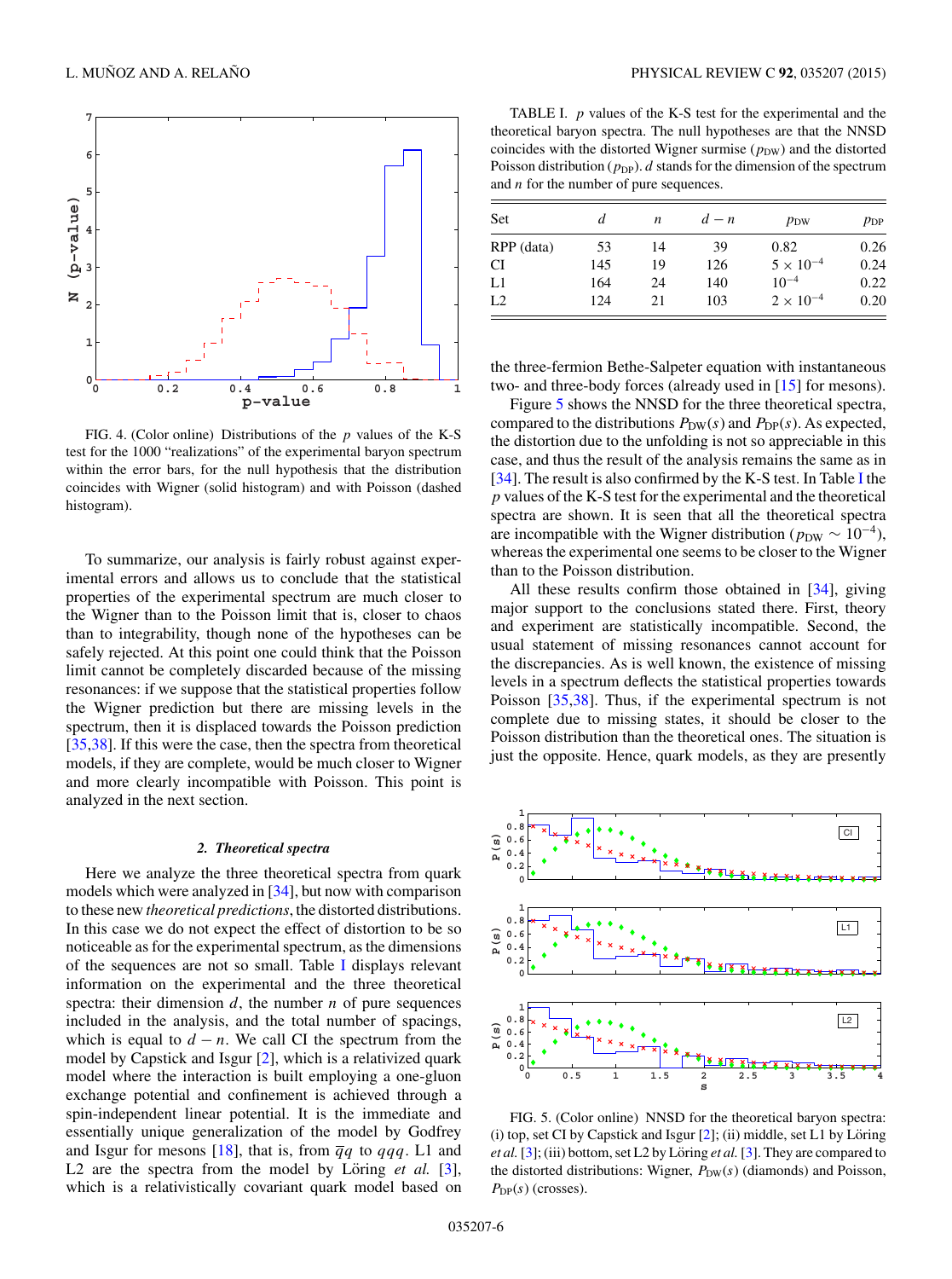<span id="page-6-0"></span>built, may not be suitable to reproduce the low-lying baryon spectrum, and, therefore, to predict the existence of missing resonances.

#### **B. Mesons**

#### *1. Experimental spectrum*

We have taken all the resonance states from RPP [\[37\]](#page-9-0) up to 2.5 GeV. After splitting the spectrum into sequences with the same  $J, I, P$  and  $C$ , we have 129 levels distributed in 23 sequences.

Figure 6 shows the  $P(s)$  distribution for the experimental spectrum together with the distributions  $P_{DW}(s)$  and  $P_{DP}(s)$ . It seems that the statistical properties of the experimental distribution are intermediate between the Poisson and Wigner predictions, though closer to the latter. Then, we fit the experimental  $P(s)$  to a Berry-Robnik distribution  $P_{\text{DBR}}(f,s)$ and in this case, unlike for baryons, we do obtain a best fit which is intermediate between Wigner  $(f = 1)$  and Poisson  $(f = 0)$ ; that is,  $f = 0.78 \pm 0.03$ . Figure 6 also displays  $P_{\text{DBR}}(0.78, s)$ .

The results for the *p* value from the K-S test for the comparison with the three reference distributions are the following:  $p_{\text{DP}} = 0.13$ ,  $p_{\text{DW}} = 0.38$ , and  $p_{\text{DBR}} = 0.65$ . That is, confirming what can be seen in the figure, the statistical properties of the experimental meson spectrum are intermediate between the Poisson and Wigner limits, though they are closer to the latter since a Berry-Robnik distribution with  $f = 0.78$  fits well the experimental NNSD. It is also worth noting that  $p_{\text{DP}} = 0.13$  is close to the usual limit for the null hypothesis to be rejected ( $p \lesssim 0.10$ ).

Figure 7 displays the moments  $M^{(k)}$  for the experimental spacing distribution (the error bars correspond to the standard deviation), and those corresponding to the distributions  $P_{\text{DP}}(s)$ ,  $P_{DW}(s)$ , and  $P_{DBR}(s)$ . It is shown that the moments of the distorted Poisson distribution are outside of and far away from the error bars. Those of  $P_{DW}(s)$  are nearer (note the logarithmic



FIG. 6. (Color online) NNSD for the experimental meson spectrum from the RPP (histogram) compared to the distorted distributions: Wigner,  $P_{DW}(s)$  (diamonds), Poisson,  $P_{DP}(s)$  (crosses), and Berry-Robnik with  $f = 0.78$ ,  $P_{DBR}(0.78, s)$  (dots).



FIG. 7. (Color online) Moments of the NNSD,  $M^{(k)}$ , for the experimental meson spectrum (solid line with error bars), compared to those of the distorted distributions: Wigner (diamonds), Poisson (crosses), and Berry-Robnik with  $f = 0.78$  (dots).

scale). Only the moments of  $P_{\text{DBR}}(f,s)$  with  $f = 0.78$  match the experimental result supporting our choice of *f* .

Finally, we test if the analysis is robust against the inclusion of the error bars associated with the experimental data. As for baryons, we generate 1000 "realizations" of the experimental spectrum considering the experimental energies as Gaussian random variables with mean equal to the RPP estimation and variance equal to the corresponding error bar. In this case, we compare the random realizations of the experimental spectrum with  $P_{\text{DP}}(s)$  and with  $P_{\text{DBR}}(0.78, s)$ , as we have seen that it is the distribution which better fits the experimental one. Figure 8 shows that the histograms of the resulting *p* values are separated with almost no overlap. The distribution of  $p_{\text{DBR}}$  values



FIG. 8. (Color online) Distributions of the *p* values of the K-S test for the 1000 "realizations" of the experimental meson spectrum within the error bars, for the null hypothesis that the distribution coincides with Poisson (dashed histogram) and with Berry-Robnik for  $f = 0.78$  (solid histogram).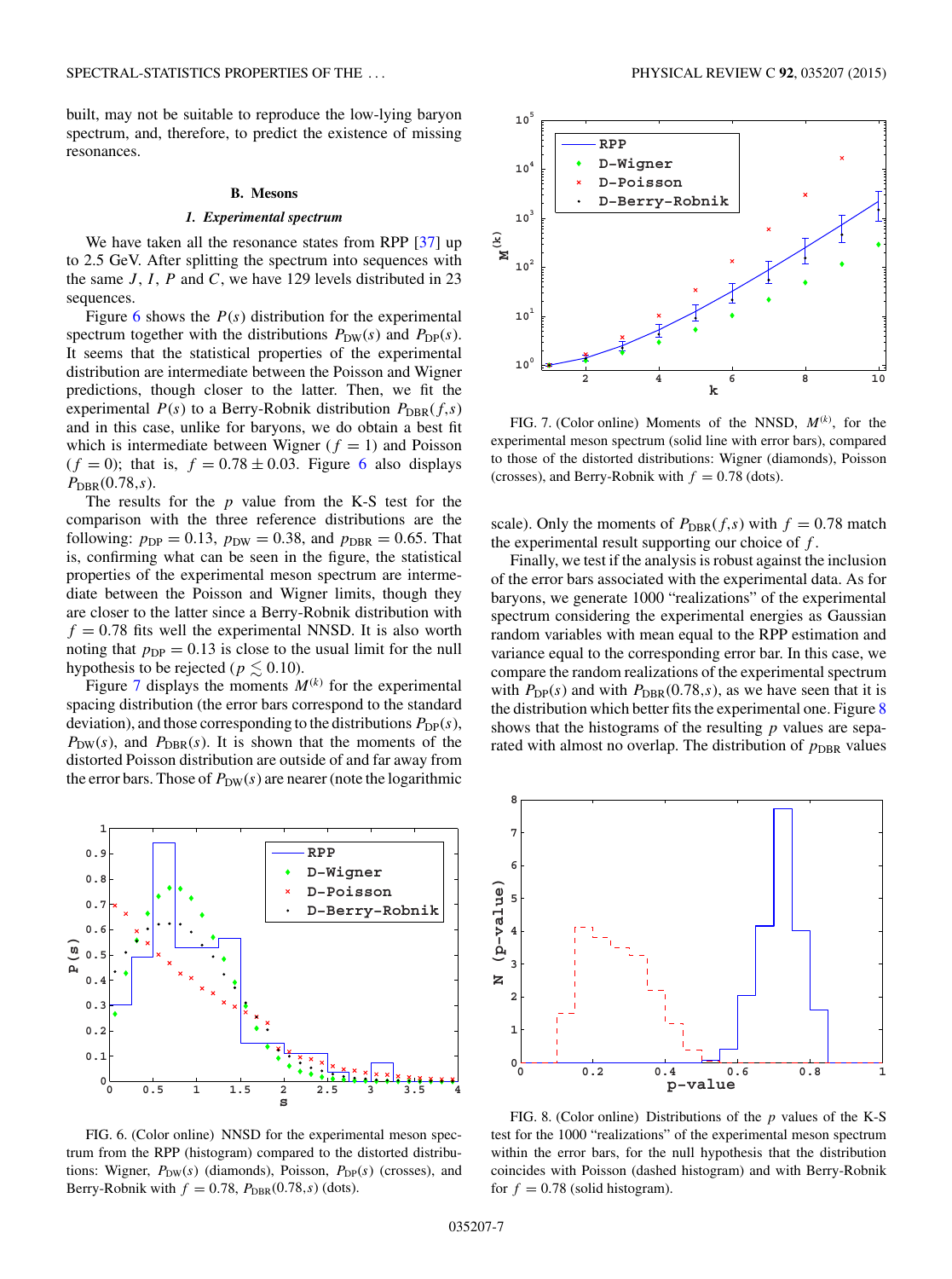<span id="page-7-0"></span>is concentrated in the upper half with  $\langle p_{\text{DBR}} \rangle = 0.72 \pm 0.06$ , and the histogram of the  $p_{\text{DP}}$  values lies in the lower half with centroid  $\langle p_{\text{DP}} \rangle = 0.27 \pm 0.09$ . It is important to notice that for almost every "realization" of the experimental spectrum  $p<sub>DBR</sub> > p<sub>DP</sub>$ , sustaining the good agreement of the experiment with the Berry-Robnik distribution for  $f = 0.78$ . For the sake of completeness we have also used as reference distribution the Wigner surmise, obtaining  $\langle p_{DW} \rangle = 0.44 \pm 0.11$ .

To summarize, our analysis is fairly robust against experimental errors and allows us to conclude that the statistical properties of the experimental spectrum are intermediate between the Wigner and Poisson limits, closer to the former and safely incompatible with the latter. That is, mesons are much closer to chaotic systems than to integrable ones. Moreover, a Berry-Robnik distribution with 78% of chaos provides the best description of the experimental NNSD.

Moreover, it is noteworthy that a higher percentage of chaos is inferred from the statistical analysis of the baryon spectrum. This result is physically reasonable, as the three-quark system is more complex than the two-quark one.

#### *2. Theoretical spectra*

Next we analyze six theoretical calculations of the light meson spectrum and compare them to the results from previous section. These are (i) the classic model by Godfrey and Isgur (set GI) [\[18\]](#page-9-0), which is a relativized quark model where the interaction is built employing a one-gluon exchange potential and confinement is achieved through a spin-independent linear potential; (ii) and (iii) the fully relativistic quark models by Koll *et al.* (sets K1 and K2 which correspond, respectively, to models A and B in  $[15]$  based on the Bethe-Salpeter equation in its instantaneous approximation, a flavor dependent two-body interaction, and spin-dependent confinement force, the last being the difference between the two models; (iv) the relativistic quark model by Ebert *et al.* (set E) [\[17\]](#page-9-0) based on a quasipotential (this calculation has the disadvantage that isoscalar and isovector mesons composed of *u* and *d* quarks are degenerate); (v) the effective quark model by Vijande *et al.* (set V) [\[16\]](#page-9-0), based upon the effective exchange of  $\pi$ , *σ*, *η* and *K* mesons between constituent quarks; and (vi) the lattice QCD calculation by the Hadron Spectrum Collaboration at JLab (set LQCD) [\[20\]](#page-9-0). Lattice QCD calculation does not include strange mesons in contrast to the previous models, but it includes exotics such as the isoscalar  $J^{PC} = 2^{+-}$  states, and it is computed at a high pion mass of 396 MeV.

Table II displays relevant information on the six theoretical spectra, such as their dimension *d*, the number *n* of pure sequences included in the analysis, and the total number of spacings, which is equal to  $d - n$ . It also provides the *p* values obtained by applying the K-S test to their NNSDs, taking as null hypotheses that the NNSD coincides either with  $P_{DW}(s)$  or with  $P_{DP}(s)$ . The first relevant outcome is that, according to the K-S test, the NNSDs of sets K1, K2, E, and LQCD are incompatible with the Wigner correlations and are closer to the Poisson statistics. Thus, the dynamics predicted by these models is essentially regular, while the statistical properties of the experimental light meson spectrum show that the dynamical regime should be chaotic. This fact resembles

TABLE II. *p* values of the K-S test for the experimental and the theoretical meson spectra. The null hypotheses are that the NNSD coincides with the distorted Wigner surmise ( $p_{DW}$ ) and the distorted Poisson distribution ( $p_{DP}$ ). *d* stands for the dimension of the spectrum and *n* for the number of pure sequences.

| Set            | d   | n  | $d - n$ | $p_{DW}$ | $p_{\rm DP}$ |
|----------------|-----|----|---------|----------|--------------|
| RPP (data)     | 129 | 23 | 106     | 0.38     | 0.13         |
| GI             | 68  | 17 | 51      | 0.84     | 0.41         |
| K1             | 162 | 38 | 124     | 0.038    | 0.55         |
| K <sub>2</sub> | 162 | 38 | 124     | 0.005    | 0.43         |
| E              | 190 | 34 | 156     | 0.083    | 0.21         |
| V              | 94  | 18 | 76      | 0.51     | 0.56         |
| <b>LQCD</b>    | 60  | 15 | 45      | 0.033    | 0.44         |

the results obtained for baryons: while the fluctuations of the experimental baryon spectrum are well reproduced by Wigner predictions, the theoretical calculations give rise to spectra with Poisson statistics.

Figure 9 shows the NNSD of the six theoretical spectra. Sets K1 and E provide flat NNSDs with a cut at  $s = 2$ . The cut is expected as was explained in Sec. [II.](#page-1-0) When the Poisson distribution is distorted it flattens due to the small amount of levels, so actually the NNSDs that we find for sets K1 and E are the ones we expect from a Poisson distribution, confirming that these sets have less correlations than the experimental data as the K-S test suggests. The comparison between models K1 and K2 by Koll *et al.* is particularly interesting because they only differ on the confinement interaction and show how important that interaction can be for the spectral statistics, hinting that it should be revised to obtain a better agreement with the experiment.



FIG. 9. (Color online) NNSDs for the theoretical meson spectra: (i) Top left, set GI by Godfrey and Isgur [\[18\]](#page-9-0); (ii) middle left, set K1 by Koll *et al.* [\[15\]](#page-9-0); (iii) bottom left, set K2 by Koll *et al.* [\[15\]](#page-9-0); (iv) top right, set E by Ebert *et al.* [\[17\]](#page-9-0); (v) middle right, set V by Vijande *et al.* [\[16\]](#page-9-0) and *ad hoc* distorted Berry-Robnik with  $f = 0.63$ ; (vi) bottom right, set LQCD by Dudek *et al.* [\[20\]](#page-9-0). Distorted Wigner,  $P_{DW}(s)$ , is represented with diamonds; distorted Poisson,  $P_{\text{DP}}(s)$ , with crosses; and distorted Berry-Robnik,  $P_{\text{DBR}}(f,s)$ , with dots.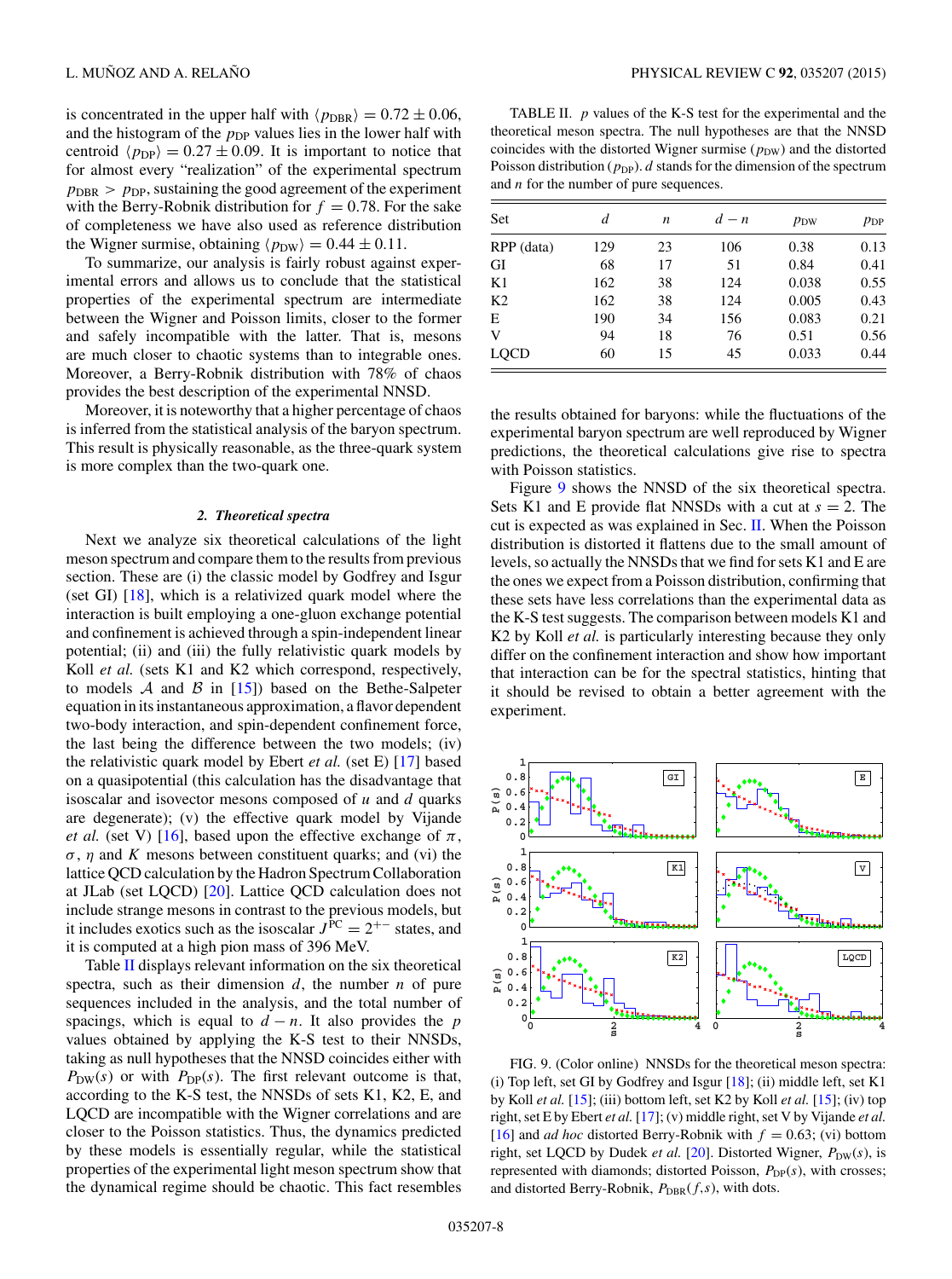<span id="page-8-0"></span>The result for set LQCD is particularly interesting because lattice QCD is currently the only tool available to compute low-energy observables employing QCD directly. We find that the current state-of-the-art calculation in [\[20\]](#page-9-0) does not describe properly the statistical properties of the meson spectrum. Lattice QCD NNSD is relatively close to the  $P_{\text{DP}}(s)$ as shown in Fig. [9.](#page-7-0) This is evident at zero spacing where  $P_{LQCD}(s = 0) \approx 0.6$ , thus implying uncorrelated levels, as explained in Sec. [III](#page-3-0) A 1. Our results remain unaltered if the statistical errors of the lattice QCD calculation are taken into account. Thus, the LQCD calculation should be considered a step forward in lattice calculations but still far away from being a description of the data or their structure. This is not unexpected given that the LQCD set has been obtained at a pion mass of 396 MeV, far away from its physical mass, and it is reasonable to expect a drastic change in the statistical properties when calculations get the pion mass closer to its actual value. However, the fact that the lattice QCD calculation has a lot less correlations than the experimental data, being practically uncorrelated, demands, besides the need to bring the calculation closer to the physical pion mass, a careful examination of the approximations employed.

The results of the K-S test for sets GI and V are inconclusive because they suggest that the models are compatible with both chaotic and integrable dynamics. It is thus mandatory to take a close look to the NNSDs (Fig. [9\)](#page-7-0) before obtaining any conclusion. Set GI NNSD has a strange shape with peaks and dips, completely different from any of the usual distributions (Poisson, Wigner, or Berry-Robnik), and therefore is not close at all to experiment (see Fig. [6\)](#page-6-0). It only has some similarity with some very particular integrable systems whose *P*(*s*) is equal to a sum of *δ* functions, constituting an exception to the rule of Poisson distribution [\[43\]](#page-9-0). In contrast, set V displays a smooth NNSD, which can be very well fitted to a distorted Berry-Robnik distribution with  $f = 0.63 \pm 0.19$ (also displayed in Fig. [9\)](#page-7-0). Then we can conclude that the model by Vijande *et al.* gives a better account of the dynamical regime of the light meson spectrum.

### **IV. CONCLUSIONS**

In this paper we have analyzed the spectral fluctuations of the experimental and theoretical baryon and meson mass spectra in the context of quantum chaos. Comparing the statistical properties of the spectra with random matrix theory (RMT) predictions is a tool to determine the dynamical regime of the system; that is, whether the system is chaotic, regular, or intermediate. We emphasize that, besides the coincidence of the theoretical individual energies with the experimental ones, the agreement in the statistical fluctuation properties is also important, since they determine the dynamical regime and thus can provide insight on the properties of the underlying interactions.

The statistical analysis is described stressing the fact that one has to be very careful when dealing with spectra like those of the baryon and meson masses, which must be divided into very short sequences to perform the analysis, according to symmetry classes (sequences with the same quantum numbers). We show a new method to take into account this problem. It consists of building *distorted theoretical distributions* adapted to compare with the spectrum under study. The distortion is induced by the local unfolding procedure on the actual theoretical predictions exactly in the same way as it is induced on the spectrum under study. For very short sequences, the distorted theoretical predictions are more reliable than comparing directly with the RMT predictions.

Once this analysis is carried out, we obtain that both experimental baryon and meson spectra are closer to a chaotic behavior than to an integrable one. The baryon spectrum seems to be more chaotic than the meson one, a result that is physically reasonable because a three-particle system is more complex than a two-particle one. The best description of the nearest-neighbor spacing distribution (NNSD) for baryons is provided by the Wigner surmise, which is the prediction for chaotic systems, whereas the best description of the NNSD for mesons is given by the intermediate Berry-Robnik distribution with a 78% of chaos.

We have also tested the robustness of the analysis against the inclusion of the experimental errors, by performing the Kolmogorov-Smirnov (K-S) test on an ensemble of spectra generated by considering the experimental masses as Gaussian random variables with a mean given by the Review of Particle Physics (RPP) estimation and variance equal to the corresponding error bar. In both cases, baryon and meson mass spectra, the result shows that our analysis is fairly robust against experimental errors.

As for the theoretical baryon spectra, the three spectra from quark models which have been analyzed are clearly statistically incompatible with the experimental one. From the K-S test, the hypothesis that the NNSD from quark models coincides with the Wigner surmise can be rejected whereas the experimental NNSD is clearly closer to the Wigner surmise than to the Poisson one. Moreover, this discrepancy cannot be accounted for by the existence of the missing resonances. It is well known that the lack of levels in a spectrum deflects the statistical properties towards Poisson. Thus, if this were the origin of the discrepancy, the experimental spectrum should be closer to Poisson statistics than the theoretical ones, but the situation is just the opposite. Hence, having present the importance of the agreement in the statistical spectral properties and its relation with the dynamical regime of the system, one can only state that quark models, as they are presently built, may not be suitable to reproduce the low-lying spectrum, and, therefore, to predict the existence of missing resonances.

In the case of mesons, of the six theoretical spectra which have been analyzed only the one by Vijande *et al.* [\[16\]](#page-9-0) seems to be compatible with the experimental one, with a NNSD well fitted with the intermediate Berry-Robnik distribution with a 63% of chaos. The other theoretical models, including the lattice QCD (LQCD) calculation, predict a regular or nearly regular dynamics in clear contradiction with the experiment. The disagreement with the LQCD spectrum is especially shocking as LQCD is currently the only tool available to compute low energy observables employing QCD directly. Thus, we find that the current state-of-the-art calculation in [\[20\]](#page-9-0) does not describe properly the statistical properties of the meson spectrum. The failure could be due to the fact that